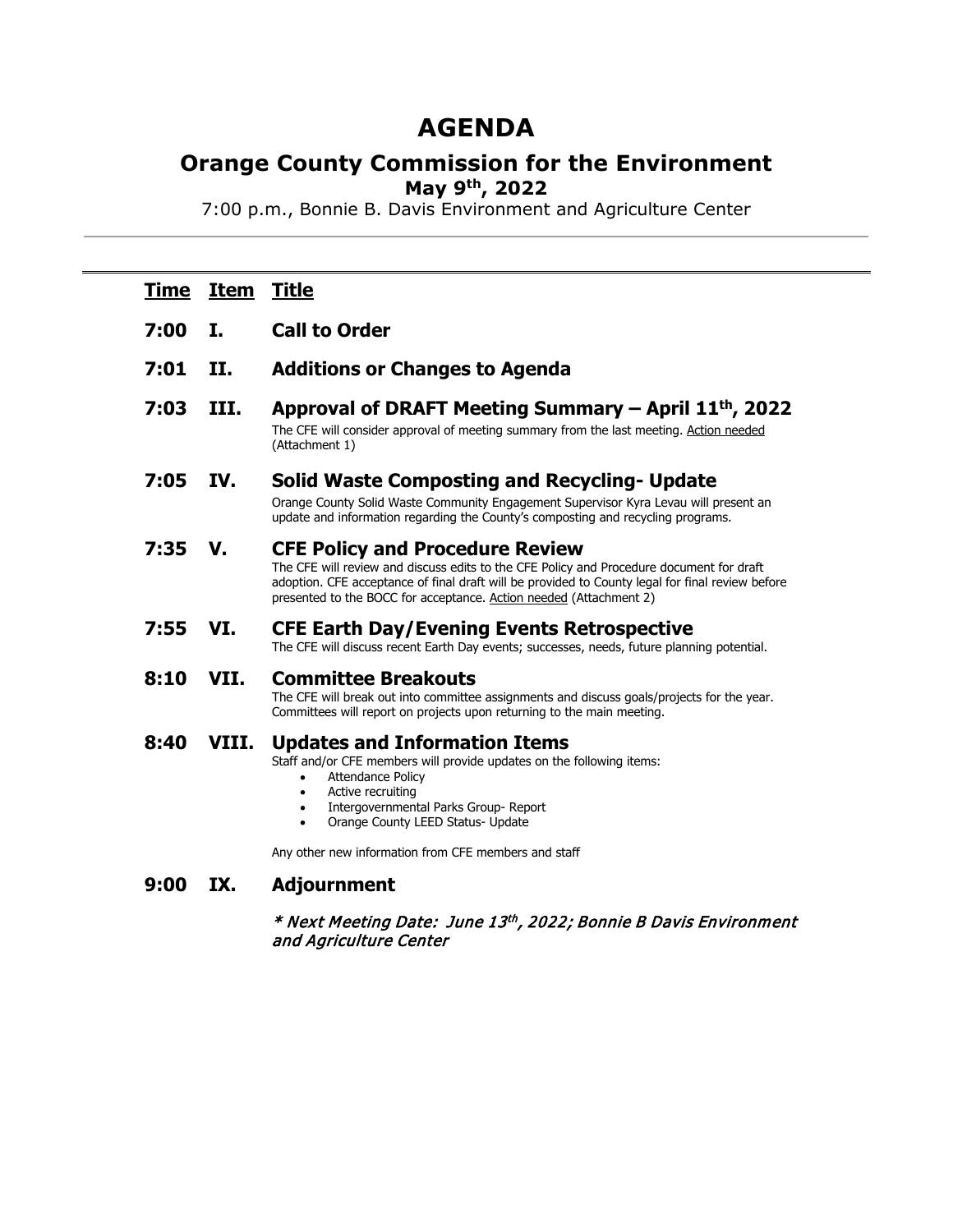## **Orange County Commission for the Environment**

## **DRAFT Meeting Summary April 11, 2022; 7:30 pm**

Virtual Zoom Meeting

| <b>Present:</b> | Kim Piracci, Kim Livingston, Bill Ward, Kristie Mather, Veronica Penn Beattie,<br>Jessie Birckhead, Jaya Nair, Ian Morse, Reade Oakley |  |  |
|-----------------|----------------------------------------------------------------------------------------------------------------------------------------|--|--|
| Absent:         | Frank Binkowski, Carrie Fletcher, Jane Harris, Elizabeth McWhorter                                                                     |  |  |
| Staff:          | Wesley Poole, Chris Hirni, Amy Eckberg, Kalani Allen                                                                                   |  |  |

## **I. Call to Order**

Kim Piracci called the meeting to order at 7:31 pm.

**II. Additions or Changes to Agenda** None.

## **III. Approval of DRAFT Meeting Summary – March 14th, 2022**

Motion by Kristie Mather; seconded by Jessie L. Birckhead; all in favor; none opposed; motion passed.

## **IV. Introduction of New and Current Members**

The BOCC recently appointed two new members to the CFE and tonight is their first meeting. Ian Morse and Reade Oakley each introduced themselves to the group and current CFE members / County staff did the same.

## **V. CFE Meeting Location and Time**

The next meeting date of the CFE (May 9, 2022) will be the first in-person meeting held since the Covid-19 Pandemic. The CFE discussed the location and times of meetings going forward. Chris Hirni notified the CFE that the only currently available location with Zoom Room capabilities is the Bonnie B. Davis Environment and Agricultural Center in Hillsborough. The meeting facility at the Southern Human Services Center will not be available until later this year. CFE members expressed interest in having a longer meeting in order to get more done during Committee Breakouts and proposed extending to a 2 hour meeting. This would be accomplished by starting at 7:00PM instead of 7:30PM and keeping the end time at 9:00PM. Veronica Penn Beattie motioned that, for the time being, the CFE elects to hold meetings from 7:00-9:00PM at the Bonnie B. Davis Environment and Agricultural Center from 7:00-9:00PM using their Zoom Room until the CFE votes on a location in the future; seconded by Jessie L. Birckhead; all in favor; none opposed; motion passed.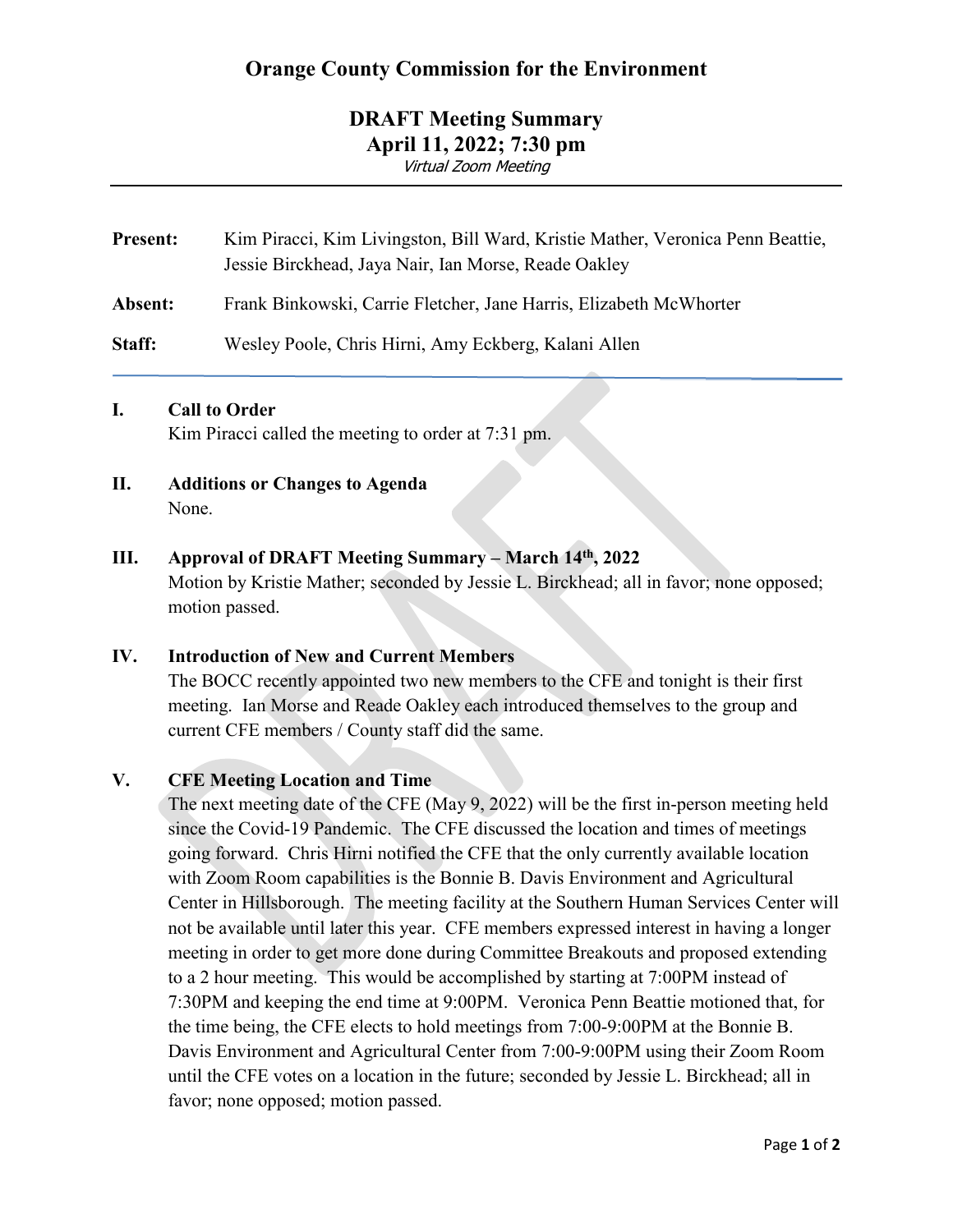# **DRAFT Meeting Summary**

**April 11, 2022; 7:30 pm**

Virtual Zoom Meeting

## **VI. CFE Earth Day / Evening Event Planning – Discussion**

CFE members and County staff discussed the potential display / activities for tabling at the upcoming Carrboro Earth Day Celebration on April 22, 2022 from 5:00-7:00PM and Hillsborough's Earth Evening on April 29, 2022 from 6:00-8:00PM. A signup sheet was provided and CFE members volunteered which events they could participate in. Each event will have Bill Ward's Flip the Switch table, along with a CFE outreach table and an educational table for children.

## **VII. Committee Breakouts**

The CFE broke out into committee assignments to discuss goals / projects for the year.

## **VIII. Updates and Information Items**

- Kim Piracci discussed the CFE Policy and Procedure updates that are in progress. Once County staff comments have been incorporated, a DRAFT will be sent to CFE members to review for the next meeting.
- Kyra Levau with Orange County Solid Waste Management is a tentative speaker for the next CFE meeting in May. County staff will verify her attendance in light of going back to in-person meetings.
- Veronica Penn Beattie proposed that CFE members each create a "Bio-sheet" so that other members are aware of each other's background, knowledge and expertise. The idea was welcomed by the group so Veronica Penn Beattie will reach out to members by email to help facilitate.
- Chris Hirni informed the CFE that, as an item on the April  $5<sup>th</sup>$  Business Meeting, the BOCC proclaimed April as Native Plant Month. During the comments and questions thereafter, commissioners requested information and/or updates to the CFE's actions regarding how utility services and the State DOT handle treatments of nonnative species within their Rights of Way. County staff informed the BOCC that the CFE has taken previous initiatives on such, and Chris Hirni discussed the opportunity to "re-awaken" the Orange County Right of Way Task Force, from the January 2020 meeting schedule.

## **IX. Adjournment**

Kristie Mather motioned to adjourn the meeting at 9:06 pm; seconded by Ian Morse; all in favor: none opposed; motion passed.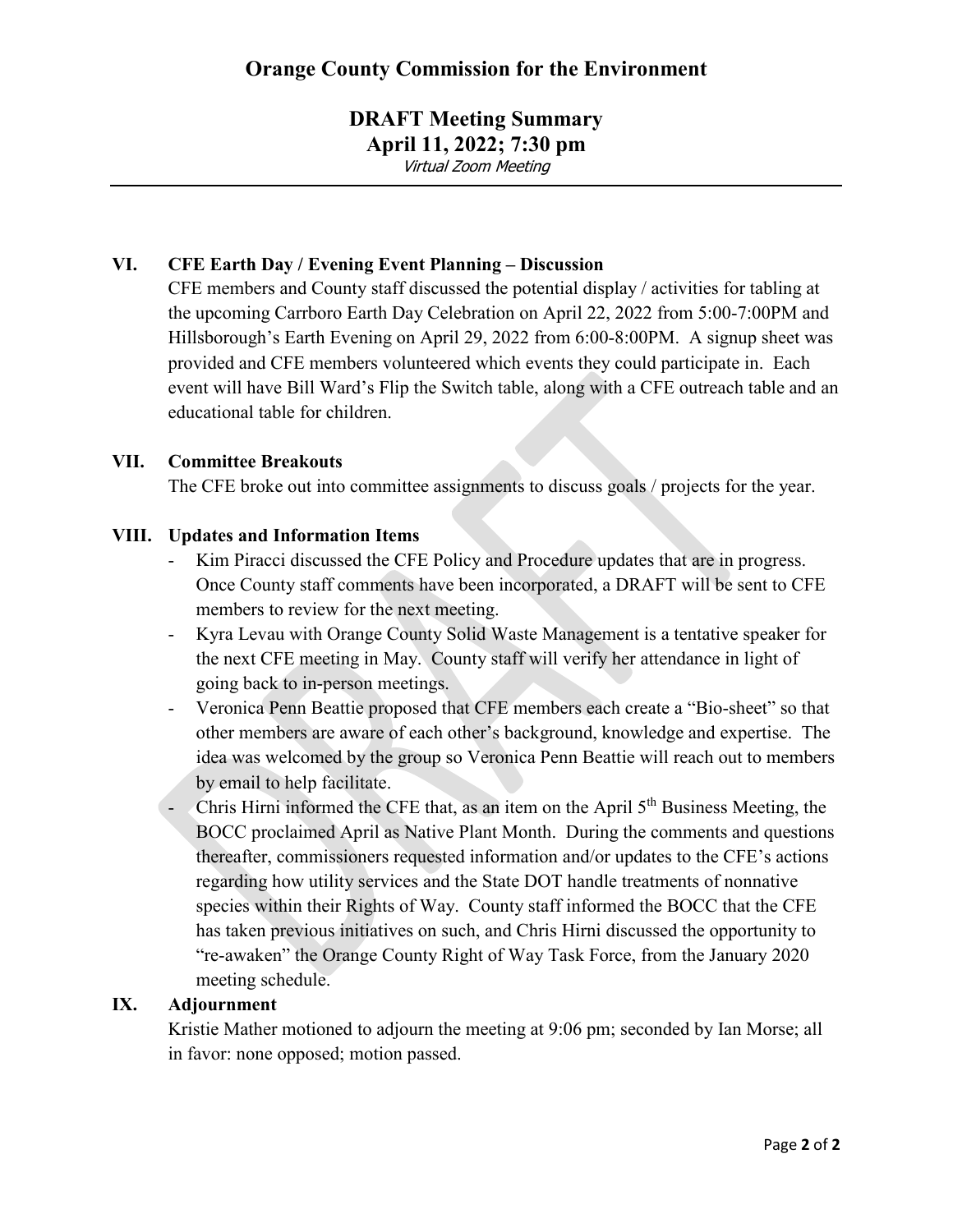#### **ORANGE COUNTY COMMISSION FOR THE ENVIRONMENT POLICIES AND PROCEDURES**

#### SECTION I: SCOPE

#### A. Purpose

- 1. To establish a policy and procedures whereby the Orange County Board of Commissioners will establish the specific policies and procedures governing the Commission for the Environment.
- 2. The Orange County Board of Commissioners may appoint an advisory board whose duty is to serve in an advisory capacity on matters affecting the environment, with particular emphasis on environmental protection and climate action.

#### B. Authority

- 1. North Carolina General Stature 153A-76 grants boards of commissioners the authority to establish advisory boards.
- 2. The adopted Orange County Board of Commissioners Advisory Board Policy (henceforth referred to as "County Advisory Board Policy") serves as the underlying policy document to which the Commission for the Environment, in addition to this policy and procedure document, is subject. The County Advisory Board Policy is attached hereto as "Exhibit A".
- 3. In the event there is a conflict between the County Advisory Board Policy and this Policies and Procedures document the County Advisory Board Policy shall prevail.
- C. Charge
	- 1. The charge of the Commission for the Environment is to advise the Orange County Board of Commissioners on matters affecting the environment, with particular emphasis on environmental protection and climate change.

#### SECTION II: GOALS AND OBJECTIVES

- A. The Commission for the Environment shall have the following goals and objectives:
	- 1. To advise the Orange County Board of Commissioners with regard to environmental policy, with particular emphasis on environmental protection and climate change.
	- 2. To educate the public and local officials on environmental issues.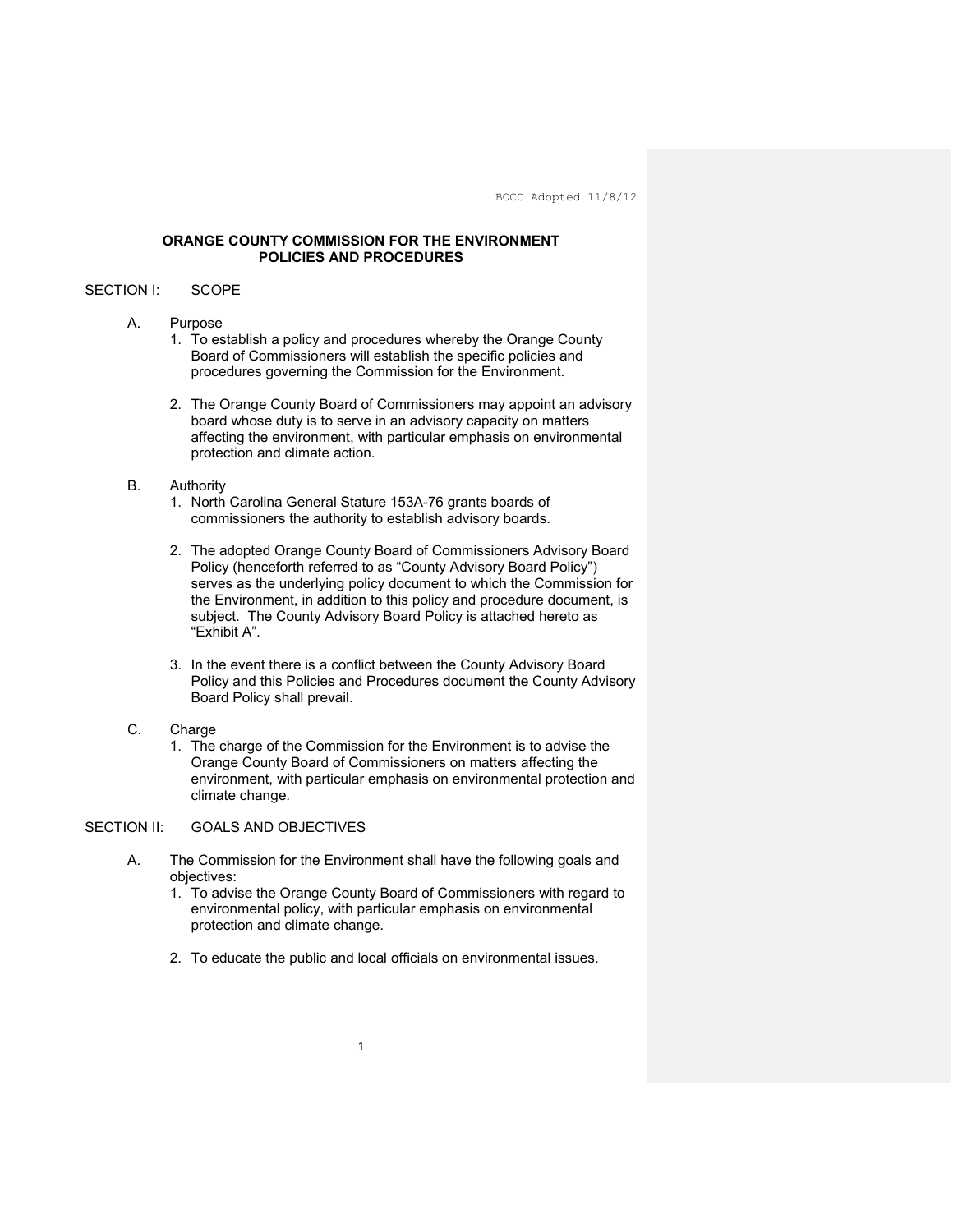- 3. To perform special studies and projects on environmental questions as requested by the Orange County Board of Commissioners.
- 4. To recommend environmental initiatives to the Orange County Board of Commissioners.
- 5. To study changes in environmental science and environmental regulations in the pursuit of its duties.
- 6. Provide recommendations and input on the Lands Legacy Program, as requested by the Orange County Board of Commissioners.
- 7. Provide recommendations and input on the Climate Action Grant proposals and other Orange County funding opportunities for environmental concerns, as requested by the Orange County Board of Commissioners.
- 8. To perform other duties as requested by the Orange County Board of Commissioners.

#### SECTION III: MEMBERSHIP

- A. Authority
	- 1. North Carolina General Statute 153A-76 grants boards of county commissioners the authority to establish advisory boards, and to appoint members to, and remove members from, those advisory boards. In acting on this authority the Orange County Board of County Commissioners hereby establishes certain general conditions to which applicants and members of advisory boards should conform as notated in the County Advisory Board Policy.

#### B. Composition

- 1. The Commission for the Environment is composed of no more than fifteen voting members.
- 2. The Commission for the Environment has no appointed alternate members.
- 3. All Commission for the Environment members will have a background in science, education, law, public health, solid waste, or a field which is relevant to environmental protection and/or climate change.
- 4. The Commission for the Environment seeks to have at least one member with specific expertise in each of the following areas:

**Commented [DS1]:** Do you wish to change this to say something other than "All?" I understand why you want most of the CFE to have this, but should there be a mechanism for at least a few residents who are passionate about environmental issues to serve who may not have a "background?" Or could "background' include someone who has served on a Sierra Club committee, for example?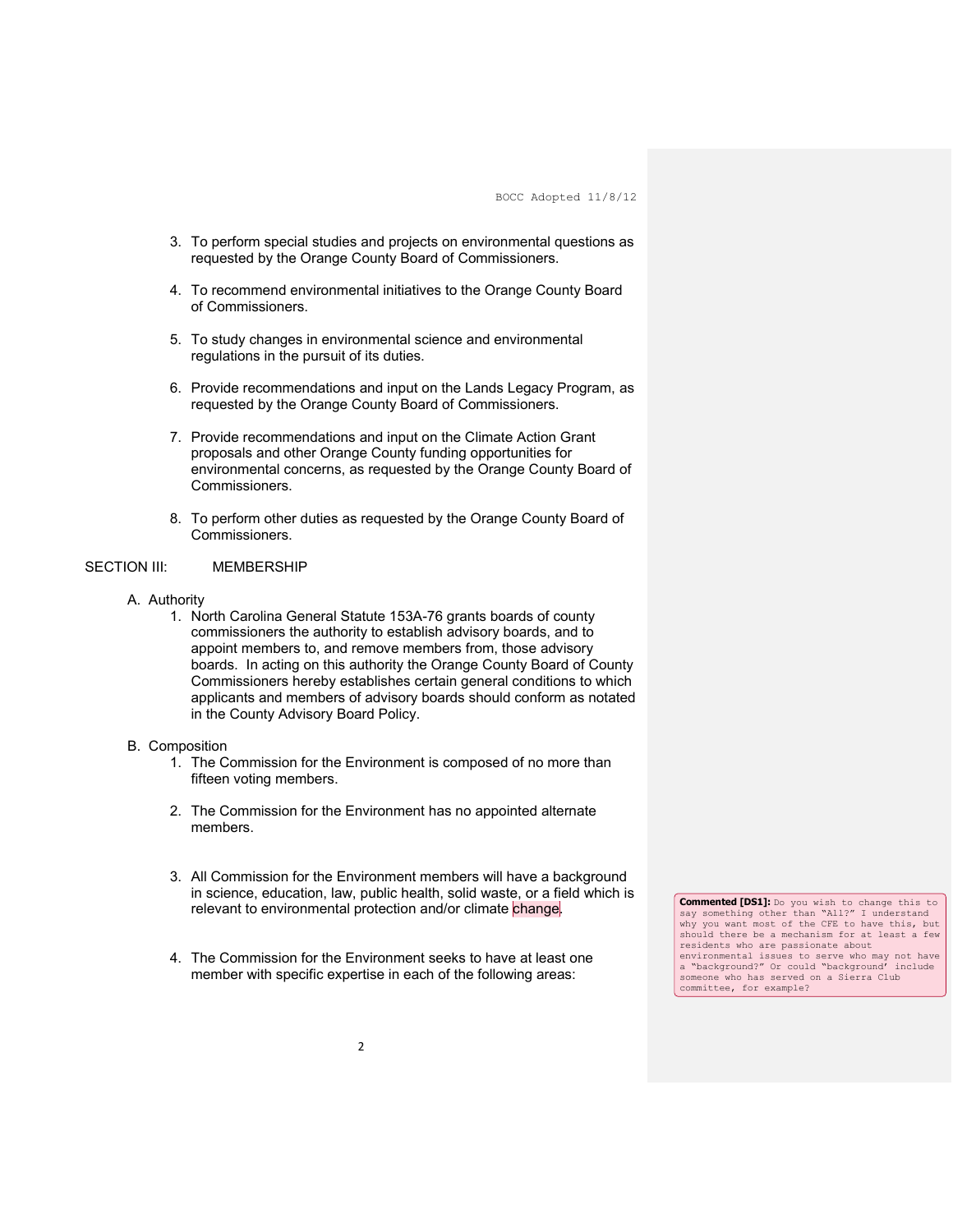- **Air Quality**
- Water Resources
- Land Resources
- **Energy**
- Biological Sciences
- 5. The Commission for the Environment shall have no appointed ex officio members.
- C. Officers
	- 1. The elected officers of the Commission for the Environment shall consist of a Chair and a Vice Chair.
- D. Election Procedures and Terms of Office
	- 1. The Officers shall be elected by the Commission for the Environment from among its members at the regular meeting in November of each year. They shall take office at the following regular meeting.

#### SECTION IV. MEETINGS

- A. Staffing
	- 1. Orange County staff may serve a support function to advisory boards upon the approval of the Orange County Manager. The Department of Environment, Agriculture, Parks and Recreation (DEAPR) shall serve as staff to the Commission for the Environment. DEAPR shall keep all minutes and records of the Commission for the Environment and provide proper and legal notice of regular and special meetings to members of the public.
	- 2. The Sustainability Projects Manager may also serve a support function to the Commission for the Environment.
- B. Agendas
	- 1. Items for agendas shall be approved by the Commission for the Environment Chair and staff. To agenda item consideration, a request must be received by the Chair or staff at least fifteen days before any regular scheduled meeting.
	- 2. The agenda will be submitted to the Commission for the Environment members no less than 7 days before any regularly scheduled meeting. Only items listed on this provided agenda may be voted upon.
	- 3. The order of business at regular meetings shall be:
	- a. Call to order.

b. Consideration of additions or changes to the agenda.

**Commented [DS2]:** This was language used at the very beginning when DEAPR was new. Multiple Managers have long since known that DEAPR staff is the staff serving the CFE. It doesn't need the qualifier language any more. The previous sentence provides for any needed flexibility.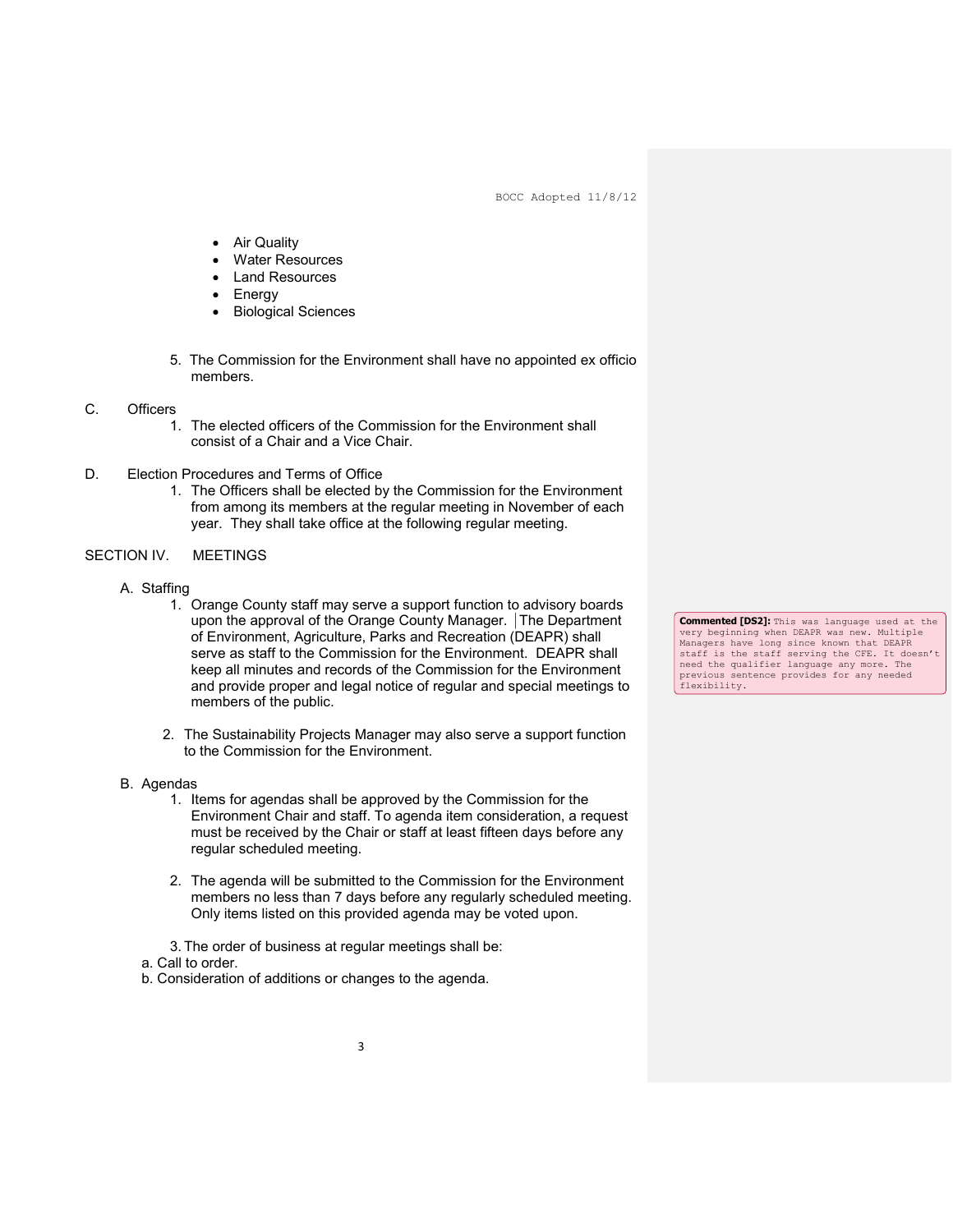This is the only time additional items for discussion may be recommended and will be added if the majority present votes to approve.

- c. Call for approval of minutes of previous meeting.
- d. Consideration of remaining items on the agenda.

e. Adjournment.

- 4. All meetings of the Commission for the Environment shall be open to the general public.
- 5. In order for a meeting to occur a quorum must be present. A quorum is defined as a majority of current members.
- 6. The vote of a majority of members present shall be sufficient to decide all matters before the Commission for the Environment. During a meeting the members may decide to postpone a vote to allow a document to be finalized for further consideration and to be voted on at a subsequent or special meeting.
- 7. For procedures not covered by these rules or the County Advisory Board Policy, the Commission for the Environment shall follow the rules contained in the "Rules of Procedure for the Board of County Commissioners, Orange County, NC."
- C. Date, Time and Location of Regular Meetings
	- 1. Regular meetings of the Commission for the Environment shall be held the second Monday of each month at 7:00 p.m. at the Southern Human Services Center in Chapel Hill or the Environment and Agriculture Center in Hillsborough, or other place within Orange County designated by the Chair. The meetings shall adjourn not later than 9:30 p.m. unless extended for the meeting in session by vote of the members.
- D. Special Meetings
	- 1. Special meetings may be called by the Chair or by the written request of at least three other members of the Commission for the Environment. The notice of such a meeting shall specify the purposes and no other business may be considered except by unanimous consent of the Commission for the Environment members present.
- E. Meeting Notice
	- 1. Department of Environment, Agriculture, Parks and Recreation ("DEAPR") staff and the Sustainability Projects Manager shall give a minimum of five days' notice for both regular and special meetings.
- SECTION V. ORIENTATION

**Commented [DS3]:** The added language gives you the ability for that vote to come at the next scheduled CFE meeting, not just at a special meeting. You could also delete this sentence and leave it unsaid – it may not be necessary.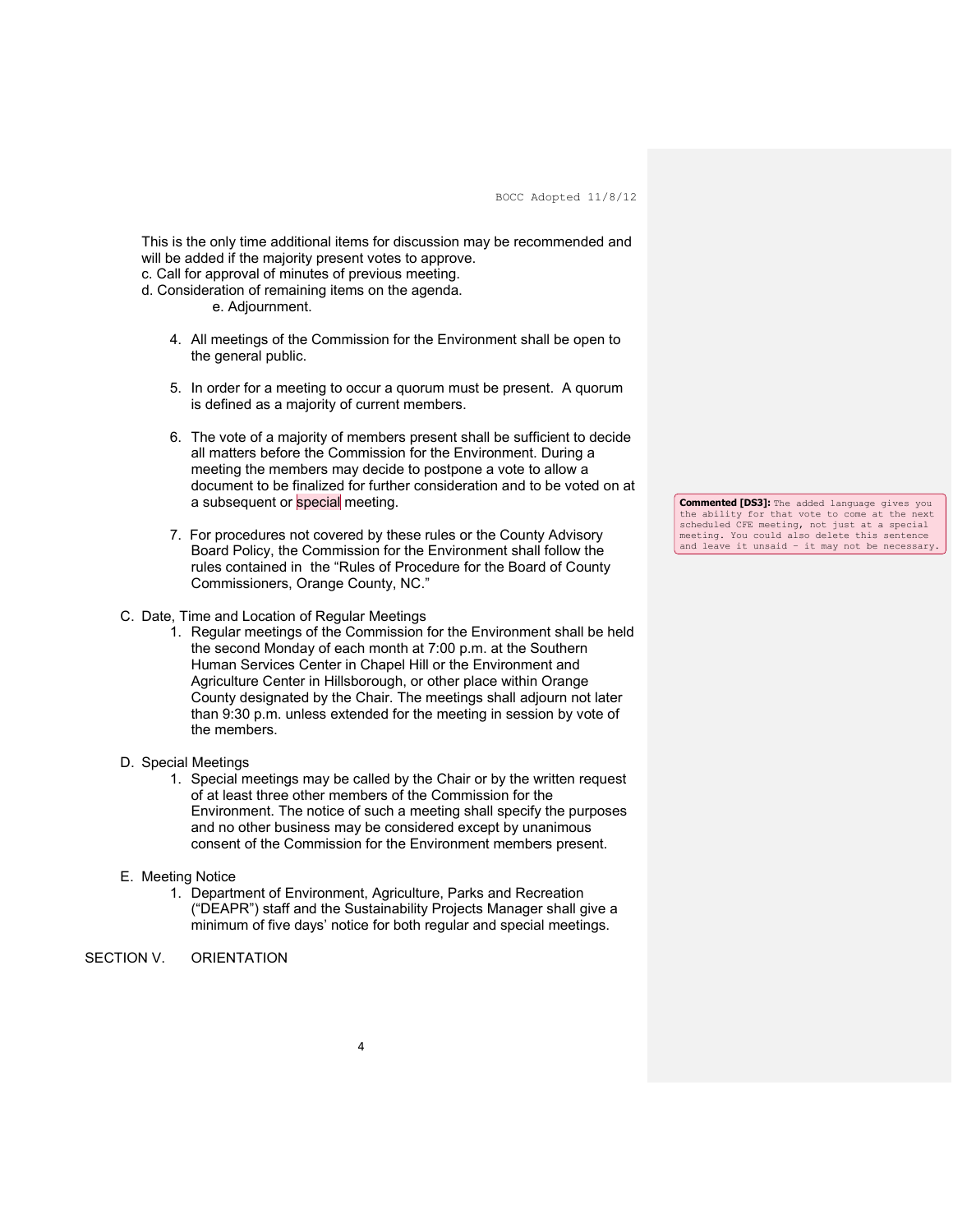#### A. Attendance

- 1. Each member shall attend an orientation presented by staff and the Chair to familiarize the advisory board members with policies and procedures, the operating procedures of the advisory board, the work of current committees, and member obligations. Other members of the CFE may attend as designated by the Chair.
- 2. Each voting member will be encouraged to complete the orientation within five weeks of his or her appointment and participate in at least one tour of locations relevant to the business of the Commission for the Environment.

#### SECTION VI. BY-LAWS

#### A. By-Laws

- 1. Any Bylaws adopted by the Commission for the Environment are void and no further bylaws shall be adopted. Procedure shall be governed solely by this policy document and the County Advisory Board Policy document, and the "Rules of Procedure for the Board of County Commissioners, Orange County, NC."
- 2. Should the Commission for the Environment determine modifications to policies and procedures are necessary the Commission may petition the Board of County Commissioners for such modifications.

**Commented [DS4]:** With other boards, orientation also includes the Chair or designee. Do you want to include this? (Up to you)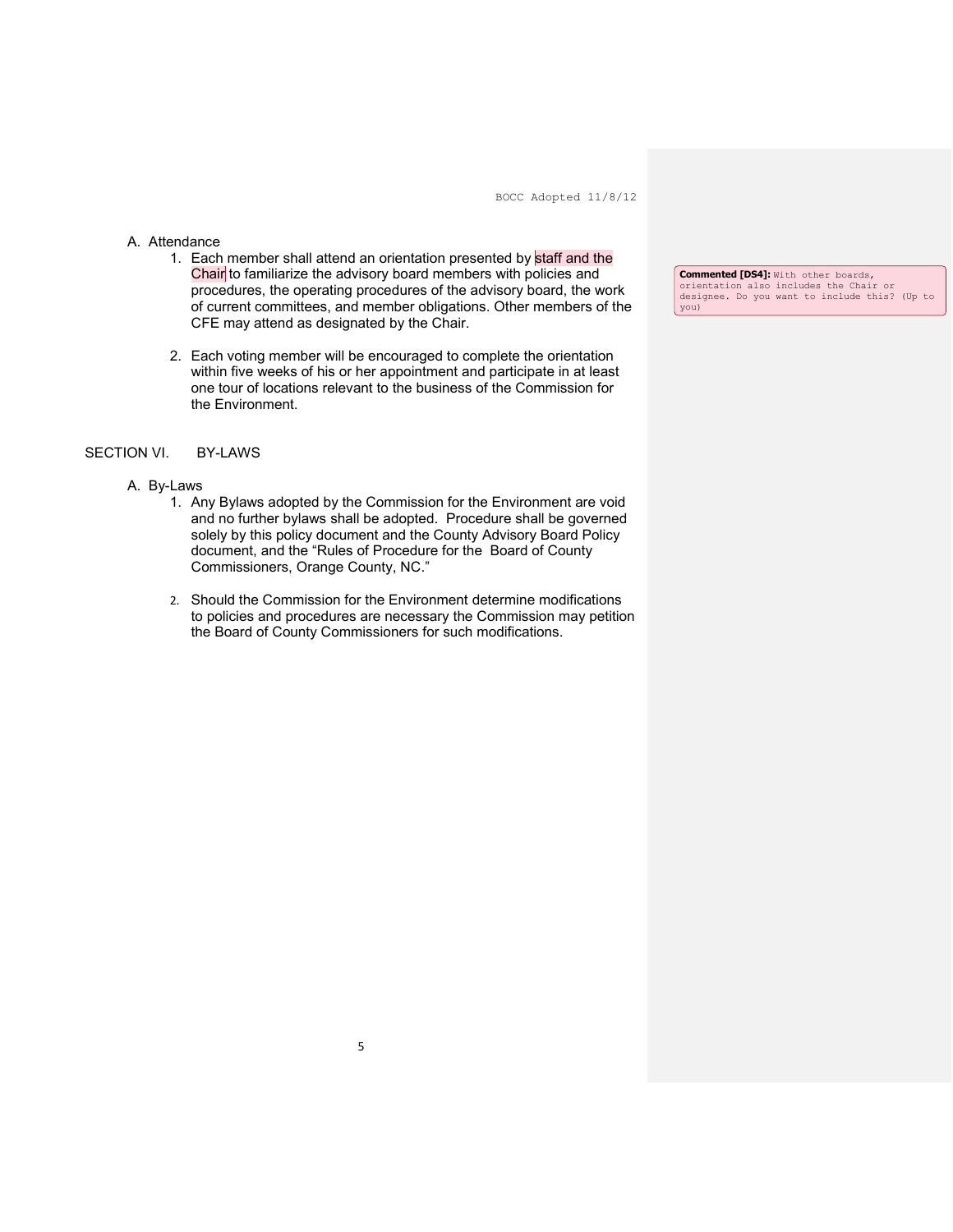### **ORANGE COUNTY COMMISSION FOR THE ENVIRONMENT POLICIES AND PROCEDURES**

 $-4$ 

**Formatted:** Do not suppress endnotes

| <b>SECTION I:</b>  | <b>SCOPE</b>                                                                                                                                                                                                                                                                                                                                                                        |                                        |
|--------------------|-------------------------------------------------------------------------------------------------------------------------------------------------------------------------------------------------------------------------------------------------------------------------------------------------------------------------------------------------------------------------------------|----------------------------------------|
|                    | Purpose,<br>А.                                                                                                                                                                                                                                                                                                                                                                      | Formatted: Font: Courier New, Not Bold |
|                    | 1. To establish a policy and procedures whereby the Orange County<br>Board of Commissioners will establish the specific policies and<br>procedures governing the Commission for the Environment.                                                                                                                                                                                    |                                        |
|                    | 2. The Orange County Board of Commissioners may appoint an advisory<br>board whose duty is to serve in an advisory capacity on matters<br>affecting the environment, with particular emphasis on environmental<br>protection and climate action.                                                                                                                                    |                                        |
| <b>B.</b>          | Authority                                                                                                                                                                                                                                                                                                                                                                           |                                        |
|                    | 1. North Carolina General Stature 153A-76 grants boards of<br>commissioners the authority to establish advisory boards.                                                                                                                                                                                                                                                             |                                        |
|                    | 2. The adopted Orange County Board of Commissioners Advisory Board<br>Policy (henceforth referred to as "County Advisory Board Policy")<br>serves as the underlying policy document to which the Commission for<br>the Environment, in addition to this policy and procedure document, is<br>subject. The Orange-County Advisory Board Policy is attached hereto<br>as "Exhibit A". |                                        |
|                    | 3. In the event there is a conflict between the Orange-County Advisory<br>Board Policy and this Policies and Procedures document this Policies<br>and Procedures document shall control the Orange County Advisory<br><b>Board Policy shall prevail.</b>                                                                                                                            |                                        |
| C.                 | Charge<br>1. The charge of the Commission for the Environment is to advise the<br>Orange County Board of Commissioners on matters affecting the<br>environment, with particular emphasis on environmental protection-<br>and climate change.                                                                                                                                        |                                        |
| <b>SECTION II:</b> | <b>GOALS AND OBJECTIVES</b>                                                                                                                                                                                                                                                                                                                                                         |                                        |
| А.                 | The Commission for the Environment shall have the following goals and<br>objectives:                                                                                                                                                                                                                                                                                                |                                        |
|                    | 1. To advise the Orange County Board of Commissioners with regard to<br>environmental policy, with particular emphasis on environmental<br>protection and climate change.                                                                                                                                                                                                           |                                        |
|                    | 2. To educate the public and local officials on environmental issues.                                                                                                                                                                                                                                                                                                               |                                        |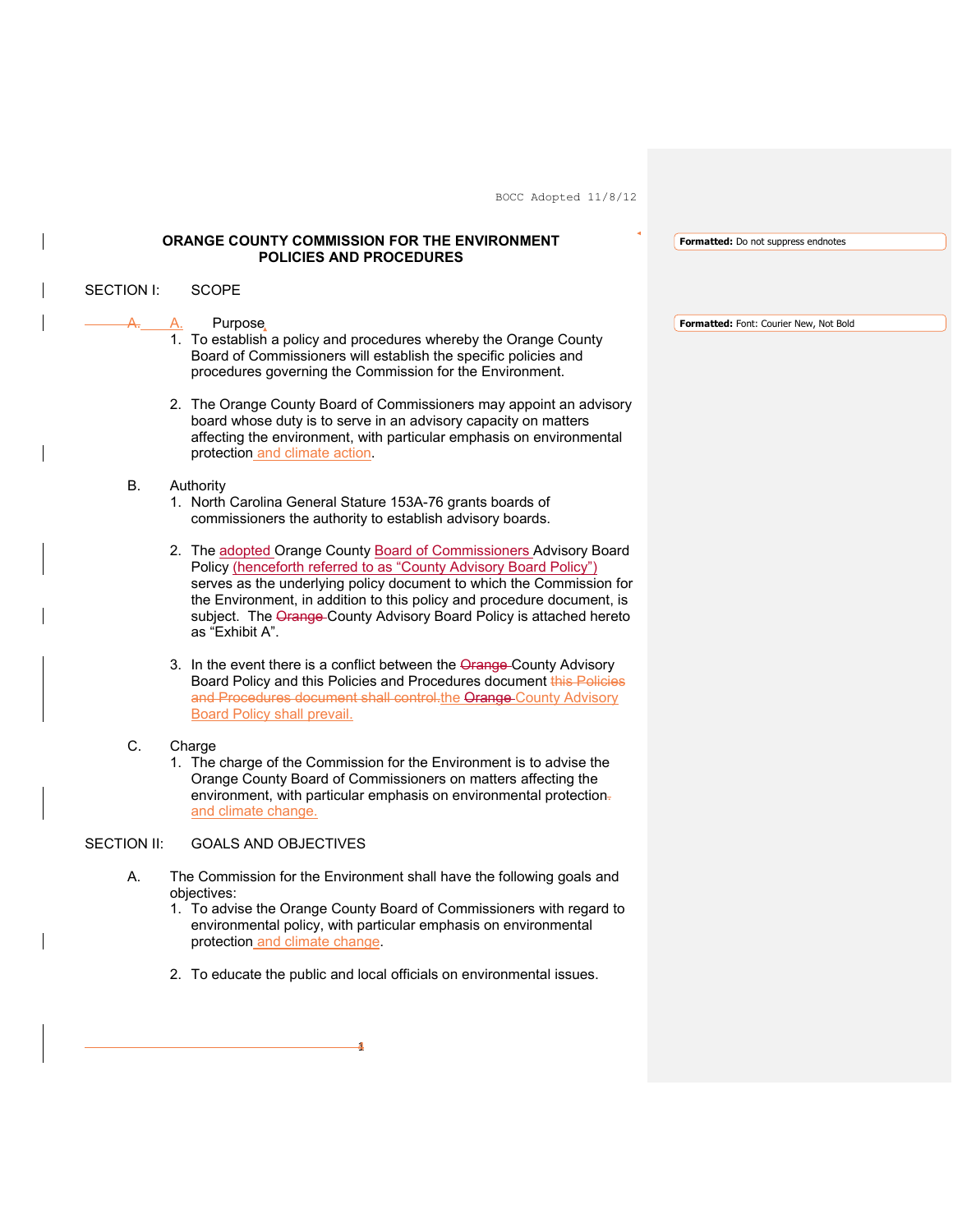- 3. To perform special studies and projects on environmental questions as requested by the Orange County Board of Commissioners.
- 4. To recommend environmental initiatives to the Orange County Board of Commissioners.
- 5. To study changes in environmental science and environmental regulations in the pursuit of its duties.
- 6. Provide recommendations and input on the Lands Legacy Programas requested by the Orange County Board of Commissioners.
- 7. Provide recommendations and input on t<sub>The Climate Action Grant</sub> proposals and other Orange County funding opportunities for environmental concerns, as requested by the Orange County Board of Commissioners.
- 7.8. To perform other duties as requested by the Orange County Board of Commissioners.

#### SECTION III: MEMBERSHIP

- A. Authority
	- 1. North Carolina General Statute 153A-76 grants boards of county commissioners the authority to establish advisory boards, and to appoint members to, and remove members from, those advisory boards. In acting on this authority the Orange County Board of County Commissioners hereby establishes certain general conditions to which applicants and members of advisory boards should conform as notated in the Orange County Board of Commissioners Advisory Board Policy.

#### B. Composition

- 1. The Commission for the Environment is composed of no more than fifteen voting members.
- 2. The Commission for the Environment has no appointed alternate members.

#### Five

All Commission for the Environment members shallwill have a background in science, education, law, public health, solid waste, or a field which is relevant to environmental protection and/or climate change

24

**Formatted:** Normal, Don't hyphenate, Tab stops: -0.5", Left

**Commented [DS1]:** Do you wish to change this to say something other than "All?" I understand why you want most of the CFE to have this, but should there be a mechanism for at least a few residents who are passionate about environmental issues to serve who may not have a "background?" Or could "background' include someone who has served on a Sierra Club committee, for example?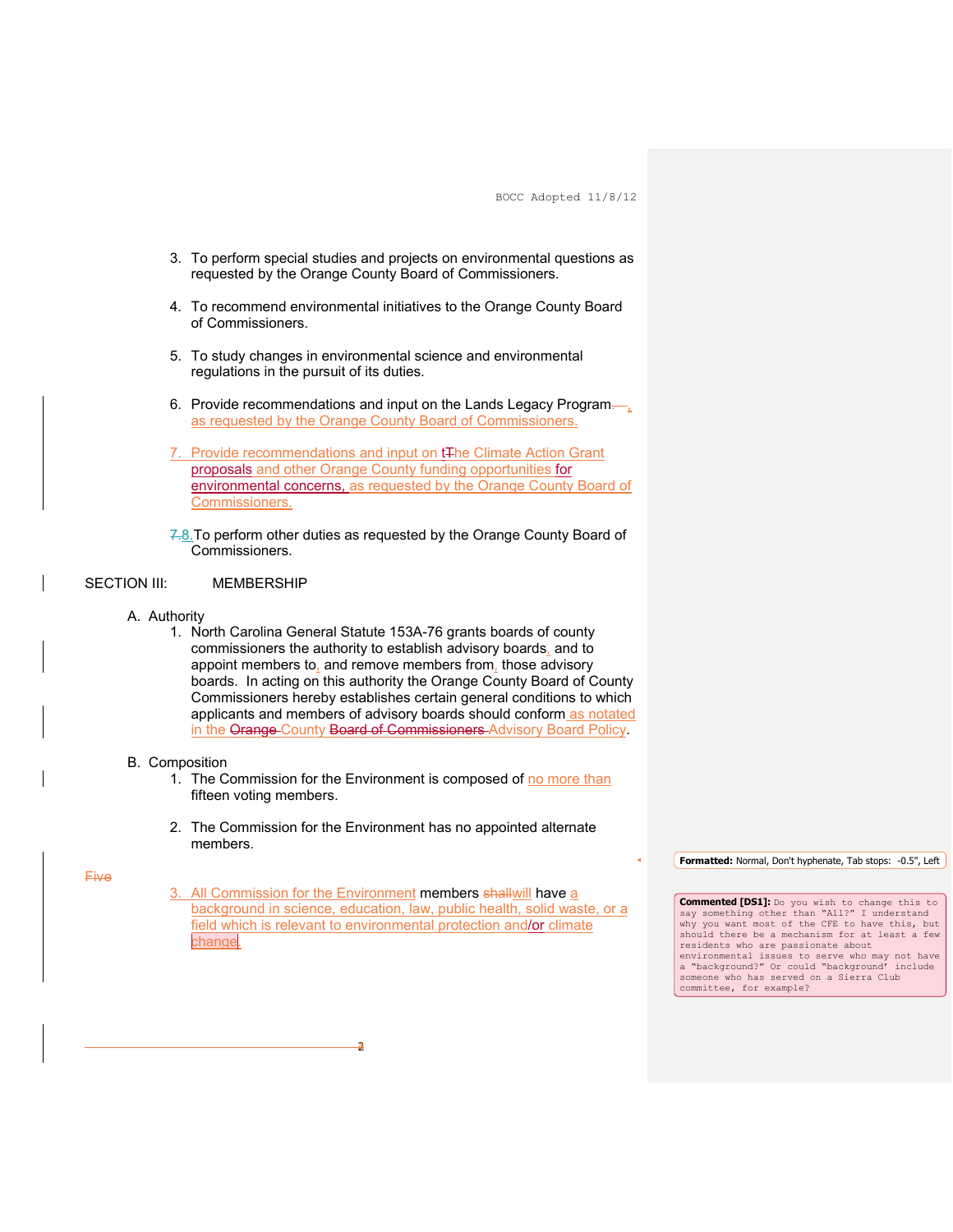

34

•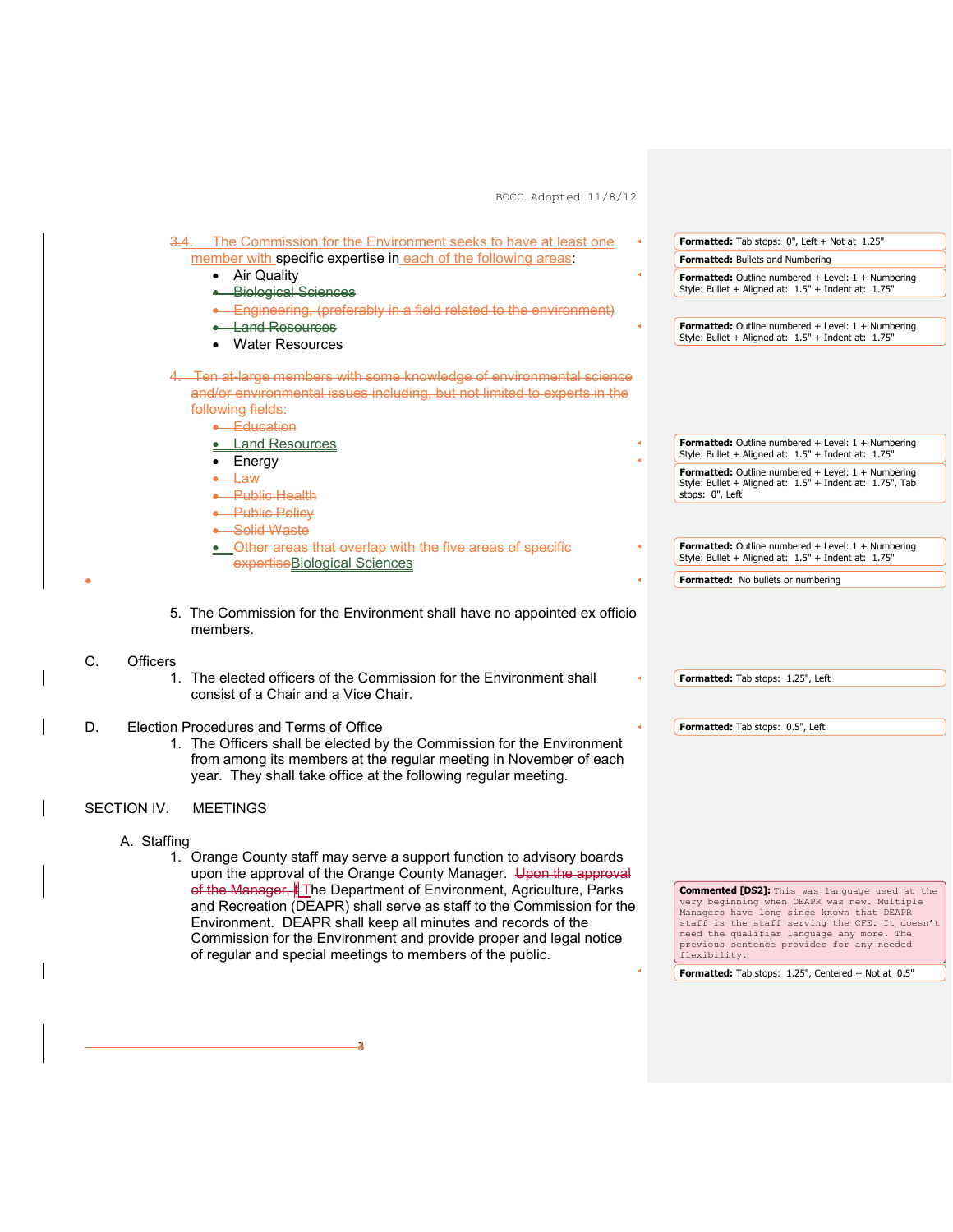2. The Sustainability Projects Manager may also serve a support function to the Commission for the Eenvironment.

#### B. Agendas

- 1. Items for agendas shall be approved by the Commission for the Environment Chair and staff. To agenda item consideration, a request must be received by the Chair or staff at least fifteen days before any regular scheduled meeting.
- 2. All business to be considered shall be listed on the agenda. To secure such consideration, a request must be received by the Chair at least seven days before any regular scheduled meeting. No other business may be considered except by majority vote of the Board members present. All special business or items not specifically noted on the requirement of the special business of the<br>requiar meeting agenda may be deferred by the Commission for regular meeting agenda may be deferred by the Environment until the next regular meeting date.
- 2. The agenda will be submitted to the Commission for the Environment members no less than 7 days before any regularly scheduled meeting. Only items listed on this provided agenda may be voted upon.
- 3. The order of business at regular meetings shall be:
- a. Call to order.
- b. Consideration of additions or changes to the agenda.

This is the only time additional items for discussion may be recommended and will be added if the majority present votes to approve.

- c. Call for approval of minutes of previous meeting.
- d. Consideration of remaining items on the agenda. e. Adjournment.
	- 4. All meetings of the Commission for the Environment shall be open to the general public.
	- 5. In order for a meeting to occur a quorum must be present. A quorum is defined as a majority of current members.
	- 5.6. The vote of a majority of those members present shall be sufficient to decide all matters before the Commission for the Environment, provided a quorum is present.... During a meeting the members may decide to postpone a final decision vote to allow a document to be finalized for further consideration and to be voted upon via electronic mail (email), as long as the voting records are documented and included in the minutes of the next regularly scheduled meeting. on at a subsequent or special meeting.
	- 6.7. For procedures not covered by these rules or the Orange County Advisory Board Policy, the Commission for the Environment shall

4

**Formatted:** List Paragraph, Indent: Left: 0", First line: 0", Hyphenate, Tab stops: Not at 1.19"

**Formatted:** Indent: Left: 1", Tab stops: 1.25", Centered + Not at 1.19"

**Formatted:** Bullets and Numbering

**Commented [DS3]:** The added language gives you the ability for that vote to come at the next scheduled CFE meeting, not just at a special meeting. You could also delete this sentence and leave it unsaid – it may not be necessary.

**Formatted:** Normal, Indent: Left: 1.25", Don't hyphenate, Tab stops: -0.5", Left + 0", Left + 1.25", Centered **Formatted:** Bullets and Numbering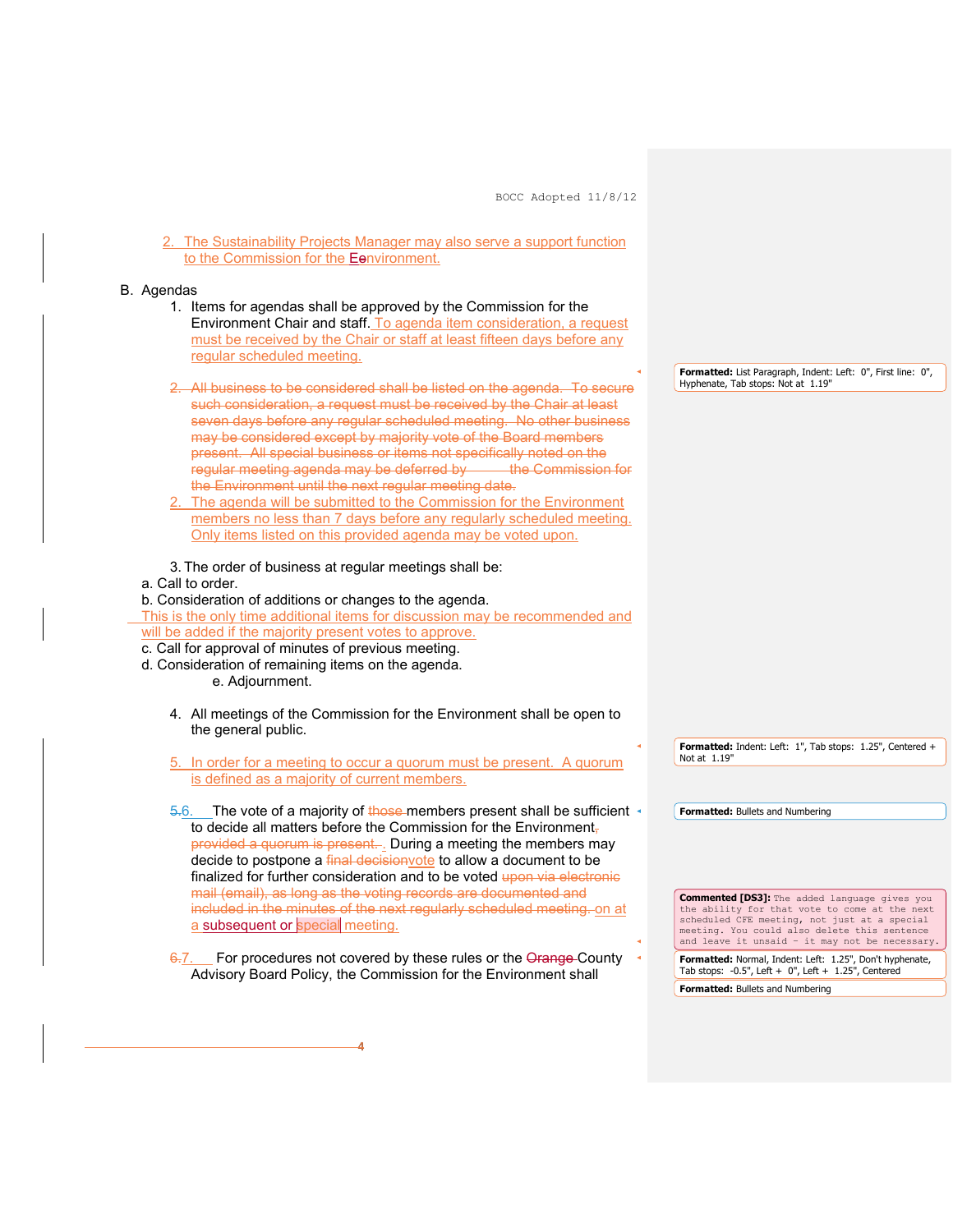

54